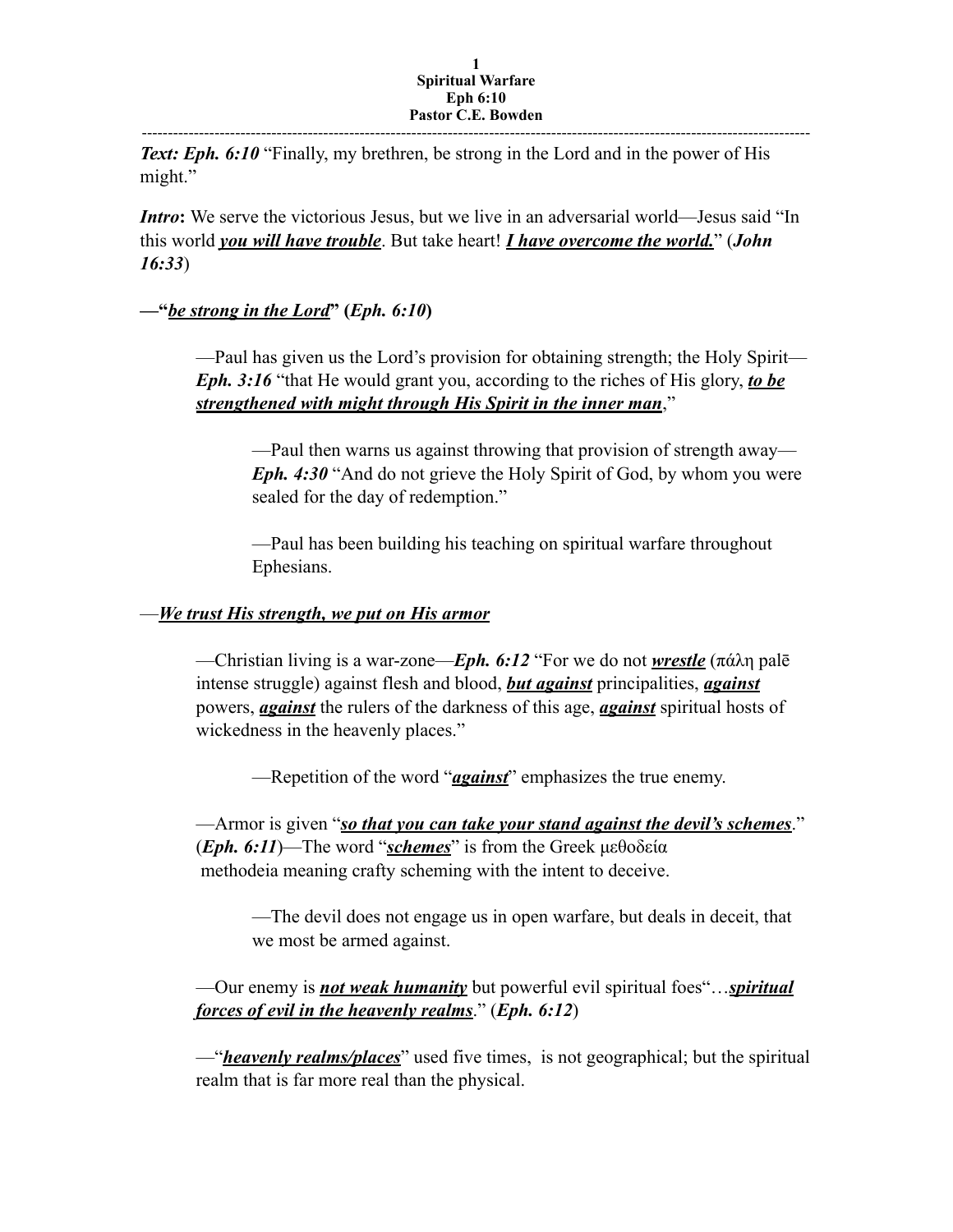## **2 Spiritual Warfare Eph 6:10 Pastor C.E. Bowden**

---------------------------------------------------------------------------------------------------------------------------------

—The same Greek word is used in each of these verses ἐπουράνιος epouranios the sphere of spiritual activities.

—This is the place of *spiritual blessings*—"who has blessed us *in the heavenly realms with every spiritual blessing* in Christ." (*Eph. 1:3*)

—God has seated Jesus here—"when he raised him from the dead and seated him at his right hand *in the heavenly realms*," (*Eph. 1:20*)

—We are seated in *the heavenly realms*—"And God raised us up with Christ and seated us with him in the heavenly realms in Christ Jesus," (*Eph. 2:6*)

—The manifold wisdom of God is demonstrated by God in *the heavenly realms* —"through the church the manifold wisdom of God should be made known to the rulers and authorities *in the heavenly realms*," (*Eph. 3:10*)

—This is the place were are enemy dwells—"against the *spiritual forces of evil in the heavenly realms.*" (*Eph. 6:12*)

—The *heavenly realms*, is the spiritual realm, the place of powerful blessing and the place of spiritual conflict.

— God has no challenger; the devil and his minions are created beings who have only the power God allows, and only as long as God allows it.

—For reasons known only to God, Satan and his minions are allowed to wreak havoc upon the earth and the servants of God.

—We are not left defenseless—*2Cor. 10:4* "For the weapons of our warfare are not carnal but mighty in God for pulling down strongholds."

—But Paul has already shown Jesus in full authority over these powers— *Eph. 1:19–21* "He raised Him from the dead and *seated Him at His right hand* in the *heavenly places*, *far above all principality and power and might and dominion, and every name* that is named, not only in this age but also in that which is to come."

—We are warned with the pronouncement of a "*Woe*" of spiritual battle in *Rev. 12:12* "Woe to the inhabitants of the earth and the sea! *For the devil has come down to you, having great wrath, because he knows that he has a short time*."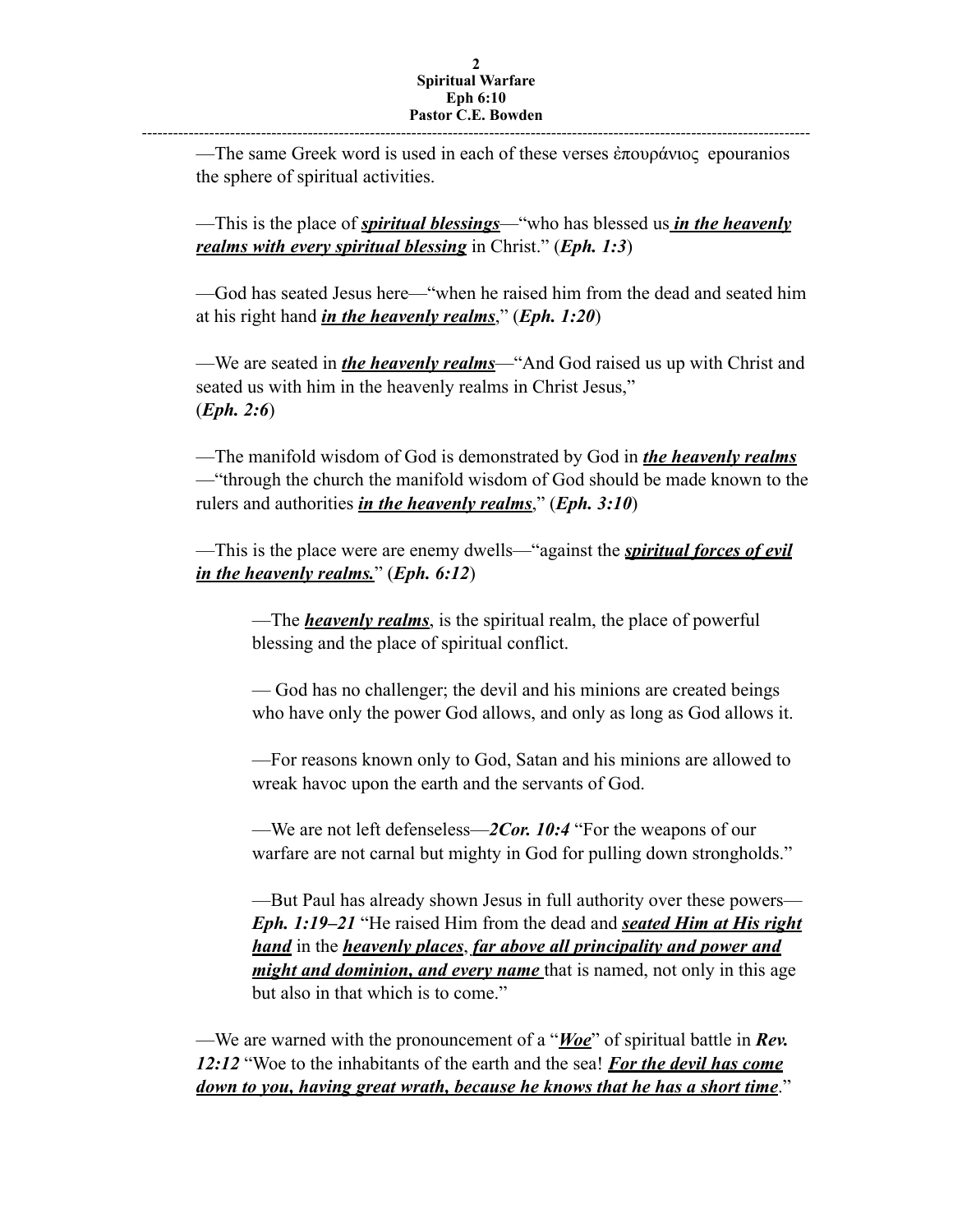---------------------------------------------------------------------------------------------------------------------------------

—The devil's wrath created by his defeat in heaven has turned toward the earth.

—God is proving to all of the universe that we who are His people can be faithful to Him in the worst of conditions. (*Eph 3:10*)

—*Eph. 6:11* "Put on the full armor of God so that you can take your stand against the devil's schemes."

—The word "*schemes*" is from the Greek µεθοδεία methodeia which are an attempt to cause us to doubt and question the very Word of God—"Has God indeed said, 'You shall not eat of every tree of the garden'?" (*Gen. 3:1*)

—Another of his "*schemes*" is to bring doubt about what God has declared to be "*good*"— "So when the woman saw that the tree was good for food, that it was pleasant to the eyes, and a tree desirable to make one wise, she took of its fruit and ate. She also gave to her husband with her, and he ate." (*Gen. 3:6*)

—*Eph. 6:13* "Therefore put on the full armor of God, so that *when the day of evil comes*, you may be able to stand your ground, and after you have done everything, to stand."

—Notice it is not "*if*" but "*when the day of evil comes*," be certain at some point in time the enemy will turn his attention to you!

—The battle begins with the attempt to gain a "*foothold*", from the Greek word τόπος topos means *a spot of ground*, or a *precise spot*—*Eph. 4:27* "and do not give the devil a foothold."

—Each element of the armor is in fact the Word of God.

—*Eph. 6:14* "Stand firm then, with the *belt of truth* buckled around your waist, with the *breastplate of righteousness* in place."

—Notice it all begins with "*Stand*" (ἵστημι histēmi to choose your ground) you have fixed your position and will not yield.

—The "*belt of truth*" means that you accept the Bible as truth and follow it with integrity; *it holds all of the armor together*.

—To put on the "*breastplate of righteousness*" is refusing to embrace any element of doubt or question of God's Word—A good breastplate text is *Prov. 3:5–6.*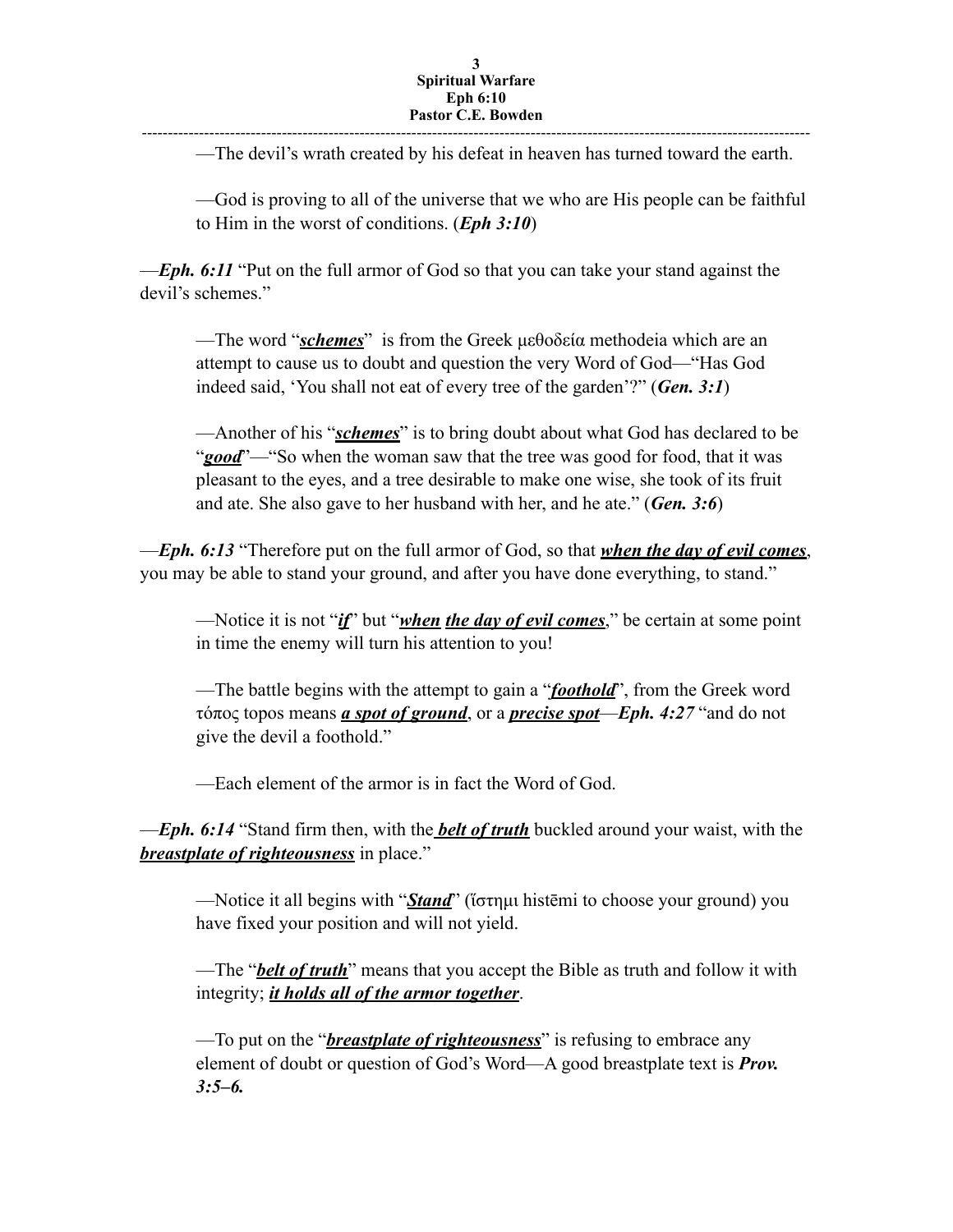## **4 Spiritual Warfare Eph 6:10 Pastor C.E. Bowden**

---------------------------------------------------------------------------------------------------------------------------------

—*Eph. 6:15* "and with your *feet fitted with the readiness* that comes from the gospel of peace."

—The word "*fitted*" from the Greek ὑποδέω hypodeō meaning to be bound to you; laced and properly fitted to your fit.

—The shoes on your feet are literally "*readiness*" ready for action.

—The source of this "*readiness*" from the Greek ἑτοιµασία hetoimasia meaning ready for action; to go and proclaim the Gospel.

—*Eph. 6:16* "above all, taking the *shield of faith* with which you will be able to quench all the fiery darts of the wicked one."

—This is rejecting temptation to doubt, telling yourself the truth and choosing on the basis of that truth to do the right thing.

—The word "*faith*" is from the Greek πίστις pistis a firm persuasion; that which is worthy of belief; it is a truth on which life itself can be based.

—The "*shield*" from the Greek θυρεός thureos literally means a door, more properly the material that forms the door; the door closes off all ability of the enemy to get fiery darts through to your life.

—*Eph. 6:17* "And take the *helmet of salvation*, and the *sword of the Spirit,* which is the word of God." (Repetated in *1Th. 5:8*)

—This is intended to keep us secure in our salvation, not doubting by intellectual surrender, or caught up in any of the heretical teaching—*2Cor. 10:5* "casting down *arguments* and every *high thing that exalts itself against the knowledge of God*, *bringing every thought into captivity* to the obedience of Christ."

—The "*sword of the Spirit which is the word of God*" is both a *defensive weapon and offensive weapon*—*Heb. 4:12* "For t*he word of God is living and powerful, and sharper than any two-edged sword*, piercing even to the division of soul and spirit, and of joints and marrow, and is a discerner of the thoughts and intents of the heart."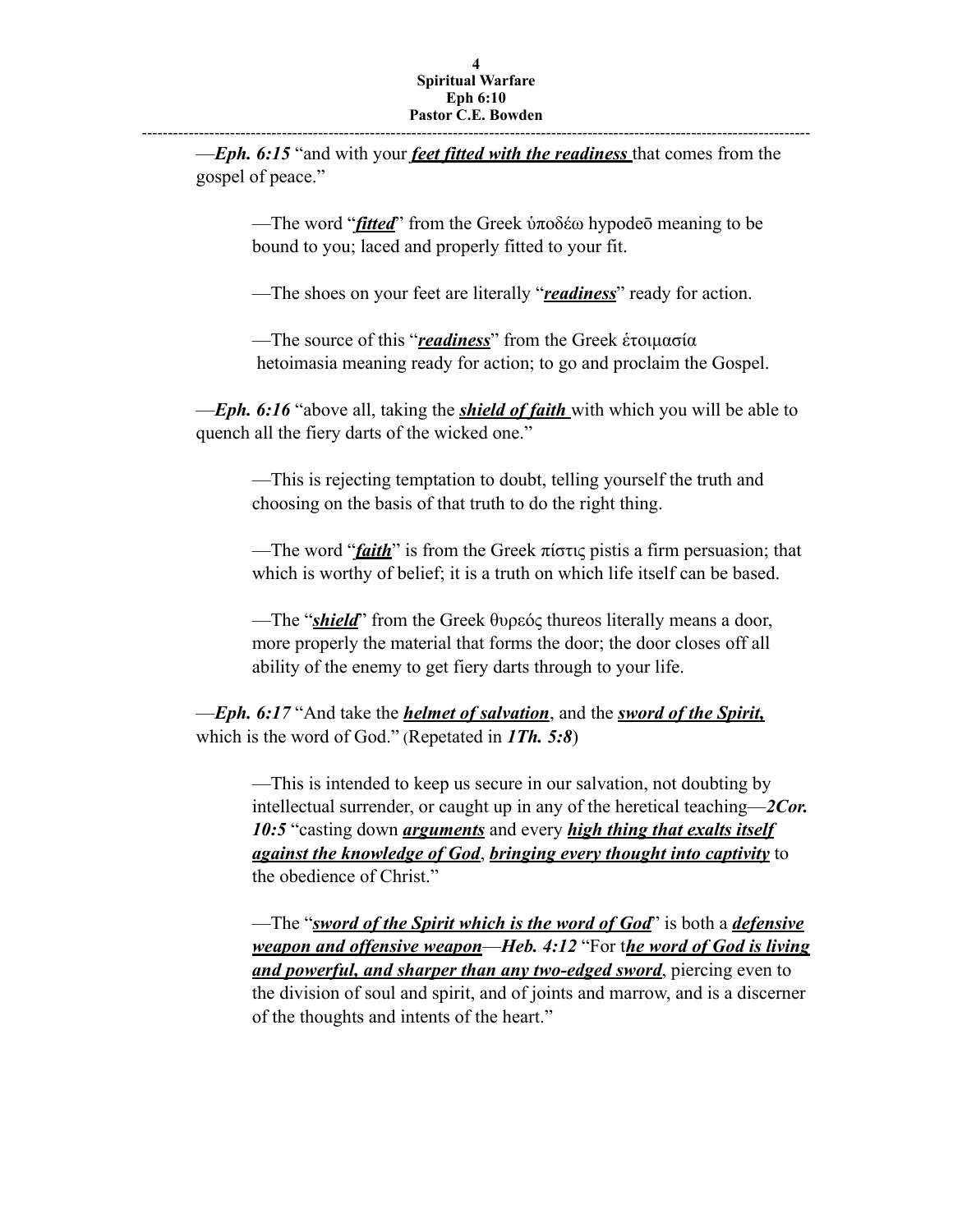5<br>Spiritual Warfare<br>Eph 6:10<br>Pastor C.E. Bowden